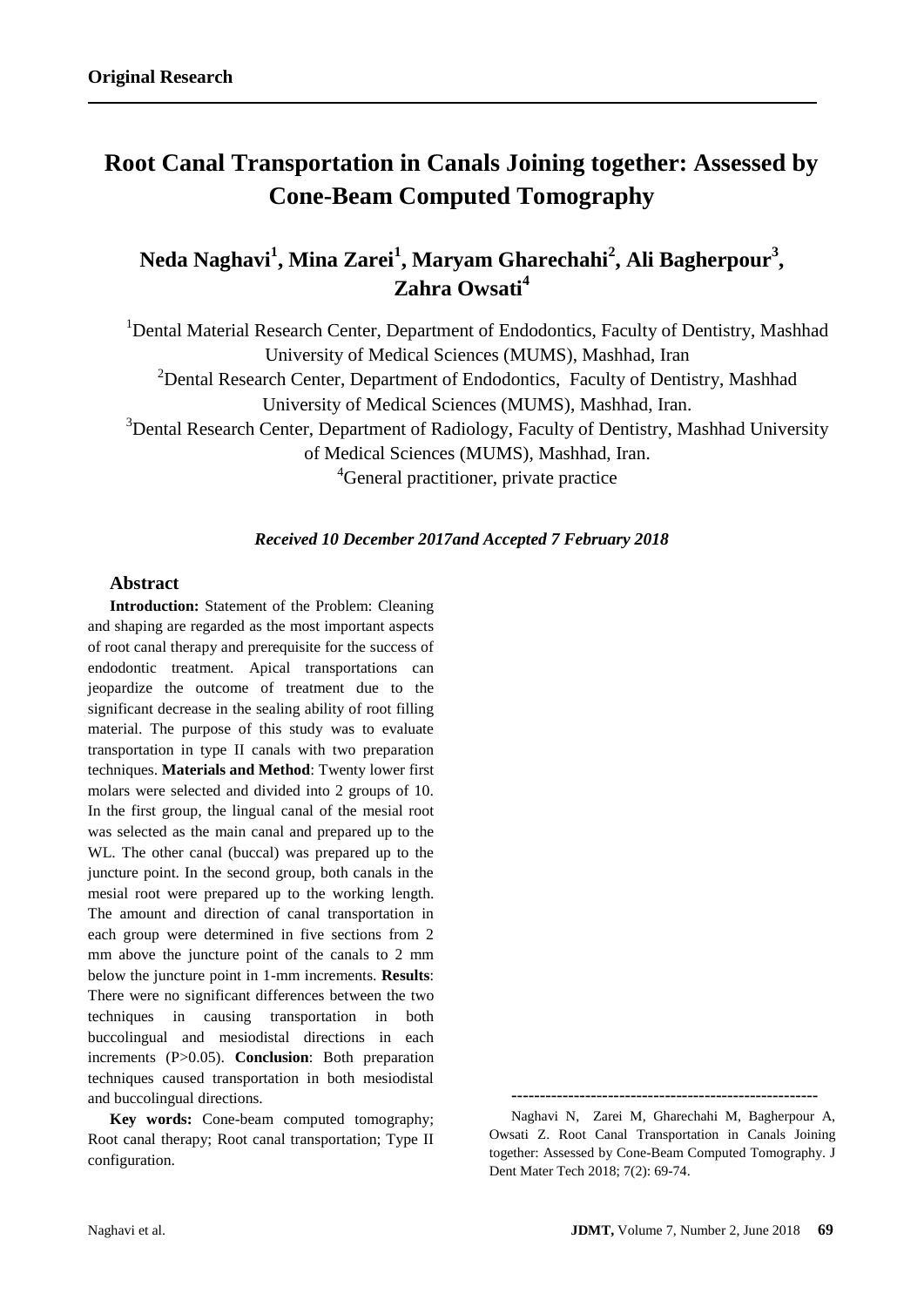#### **Introduction**

Proper three-dimensional cleaning and obturation of all the root canals of a tooth is a prerequisite for the success of endodontic treatment. The pulp canal system is complex, and the root canals may branch, divide and rejoin. Weine categorized the root canal system in any root into four basic types (1). Others found a much more complex canal system (2, 3); Vertucci identified eight pulp space configurations (2). In both grouping methods (Weine and Vertucci), type II is comprised of two separate canals leaving the pulp chamber and joining short of the apex to form one canal. In one study, the prevalence of this configuration in individual teeth was as follows:

- In maxillary anterior teeth, mandibular premolars, distobuccal and palatal roots of maxillary molars: 0%

- About 0-20% in maxillary premolars,

- About 0-27% in the mesiobuccal canal of maxillary molars

- About 0 -10% in mandibular anterior teeth

- About 0-33% in mesial roots of mandibular molars

- About 0-9% in distal roots of mandibular molars (2)

According to a recommendation, this anatomy is best treated by preparing and obturating one canal to the apex and the other to the point of juncture because the point where the two canals join is a potential point to become transported (4).

Iatrogenic preparation errors such as canal transportation are clearly undesirable and can be broadly defined as any deviation from the natural canal path (5). Thus, techniques and endodontic instruments should be employed that cause fewer errors, provide greater precision, and decrease working time (6).

Various methods, such as double radiographic superimposition technique, have been used to investigate preparation errors and root canal transportation (6). Classical in vitro methods of studying the morphologic characteristics of root canal systems produce irreversible changes in the samples and can yield only a 2-dimensional image (7, 8). More accurate information can be achieved with cone-beam computed tomography (CBCT), which provides quantitative and qualitative evaluation of the root canal in 3 dimensions (9). CBCT is a non-invasive experimental method that allows the comparison of pre- and post-preparation images of root canals.

No published article is available in relation to the evaluation of the root canal transportation in type II canals in the literature. The aim of the current study was to analyze the effects of different instrumentation methods on canal transportation in type II canals using CBCT technique.

#### **Materials and Method**

A total of 20 mandibular molars were selected for this study. The inclusion criteria for the study were: type II canals in the mesial root, confirmed by conventional radiography taken in mesio-distal direction, fully formed apices, maximum canal diameter equivalent to K-file #15 (DentsplyMaillefer, Switzerland) and canal curvature less than 25°. The teeth were stored in 10% formalin until use. Prior to the study, the teeth were washed with distilled water to remove residual formalin.

For the initial CBCT scan, every 5 teeth were mounted in foam arches in close contact to each other to allow reproducible orientation in the pre- and postpreparation scans and an acrylic facing was placed on the facial side to mimic soft tissue on the radiographs (fig. 1). Prior to preparation, all the teeth were scanned by a CBCT scanner (Planmeca OY, Helsinki, Finland), with a resolution (pixel size) of 160  $\mu$ m, and a field of view (FOV) of  $5\times8\times8$  cm<sup>3</sup>. The 1-mm layer of images were taken axially by moving the toolbar from 2 mm above the juncture point of the canals to 2 mm below the juncture, and perpendicular to the long axis of the root. The pre-procedural images were recorded to be later compared with post-preparation images.

After initial scanning, the access cavities were prepared and the root canals were localized and explored with a #10 K-file (DentsplyMaillefer, Switzerland) until they were visible at the apical foramen. Working length (WL) was determined by subtracting 1 mm from a #10 K-file length visible at the apex. At this point, the total samples that were standard according to inclusion criteria, were divided randomly into 2 groups of 10 teeth each.

In the first group (G1), the lingual canal of the mesial root was selected as the main canal and prepared to the WL. The other canal (buccal) was prepared to the juncture point. In the second group (G2), both canals in the mesial root were prepared to the WL. Canal patency was achieved by k-file #10. The junction was determined by CBCT.

All the canals were instrumented by the student of dentistry on  $6<sup>th</sup>$  year with stainless steel K-files (DentsplyMaillefer, Switzerland) using the step-back technique. Apical enlargement was carried out with instrument size up to #30. Anti-curvature technique was applied in all instrumentation steps. During instrumentation, the root canals of both groups were irrigated with 2 mL of 3% sodium hypochlorite (Whitex, Chemin Chemical Co., Iran) after each file. After preparation was completed by an experienced operator, the samples were mounted in foam arches in the same sagittal position and re-scanned using the same parameters as in the initial scan, for comparison against the pre-preparation images.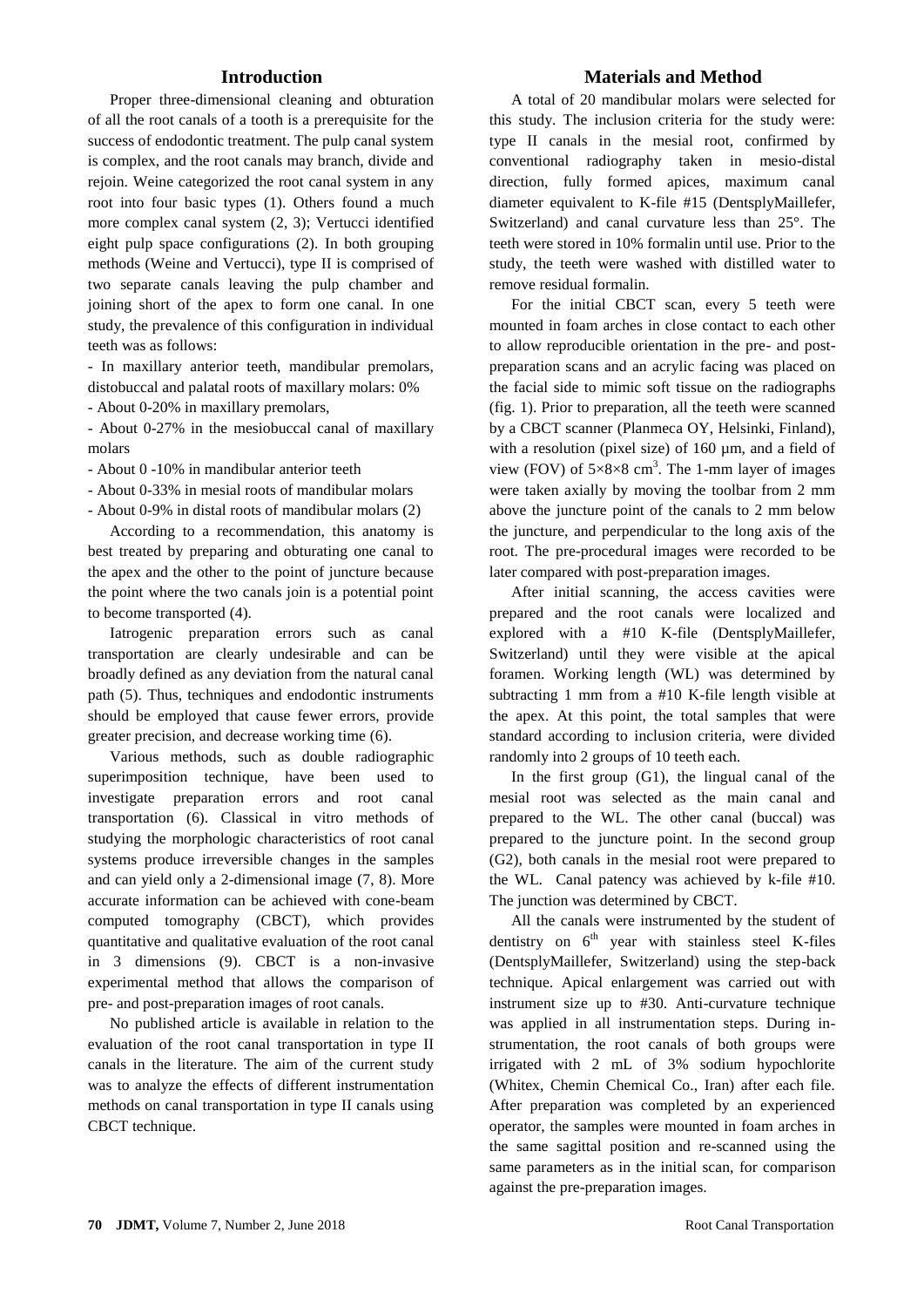The degree of canal transportation was calculated by measuring the shortest distance from the edge of a non-instrumented canal to the periphery of the root (mesial and distal, buccal and lingual) and then comparing this with the same measurements made on images of instrumented canals. According to Gambilli et al (10), the formula for canal transportation (in mm) is:  $((X1-X2)-(Y1-Y2))$ 

where X1 and X2 are the shortest distances between the mesial (and buccal) root periphery and the canal in non-instrumented and instrumented canals, respectively, and Y1 and Y2 represent the shortest distance between the distal (and lingual) root periphery and the canal in non-instrumented and instrumented canals, respectively (Fig. 2).

Pre- and post-operative calculations were compared to determine the existence of canal transportation from 2 mm above the juncture point to 2 mm short of the apex.

According to this formula, a '0' value indicates no canal transportation. Any result other than '0' indicated transportation of the root canal. A negative value represented transportation occurring in the distal (and lingual) direction, whereas positive values represented transportation in the mesial (and buccal) direction.

The transportation results were analyzed statistically. Data were distributed normally (Shapiro-Wilk test) and were analyzed statistically using univariate, two-way repeated-measures ANOVA. A 95% level of confidence was used for all the analyses.



**Figure 1**. Mounting of tooth for CBCT scan



**Figure 2.** The degree of canal transportation was calculated by measuring the shortest distance from the edge of a non-instrumented canal to the periphery of the root (mesial and distal, buccal and lingual) and then comparing this with the same measurements made on images of instrumented canals.

#### **Results**

Regarding the direction of root canal transportation, both preparation techniques caused transportation toward both sides in both directions- buccolingual and mesiodistalwithout any significant differences (table1, 2). There was no mutual interaction between these two factors: instrumentation technique and increments in both mesio-distal  $(p=0.26)$  and bucu-lingual ( $p= 0.46$ ) directions(Table 2), however; the distal displacement was more in increments coronal to the junction point and the mesial displacement was more in increments apical to the junction point, in both preparation techniques, without any significant differences. The mesiodistal displacement in junction point was less than apical and coronal points with no significant difference.

There were no significant differences between the two techniques in causing transportation in both buccolingual  $(p=0.12)$  and mesiodistal directions (p=0.99) Table 2). Significant difference was found between different increments in mesio-distal direction (p=0.01) but no significant differences in transportation between different increments (-2 mm to 2 mm) in buco-lingual direction (p=0.06) (Table 2).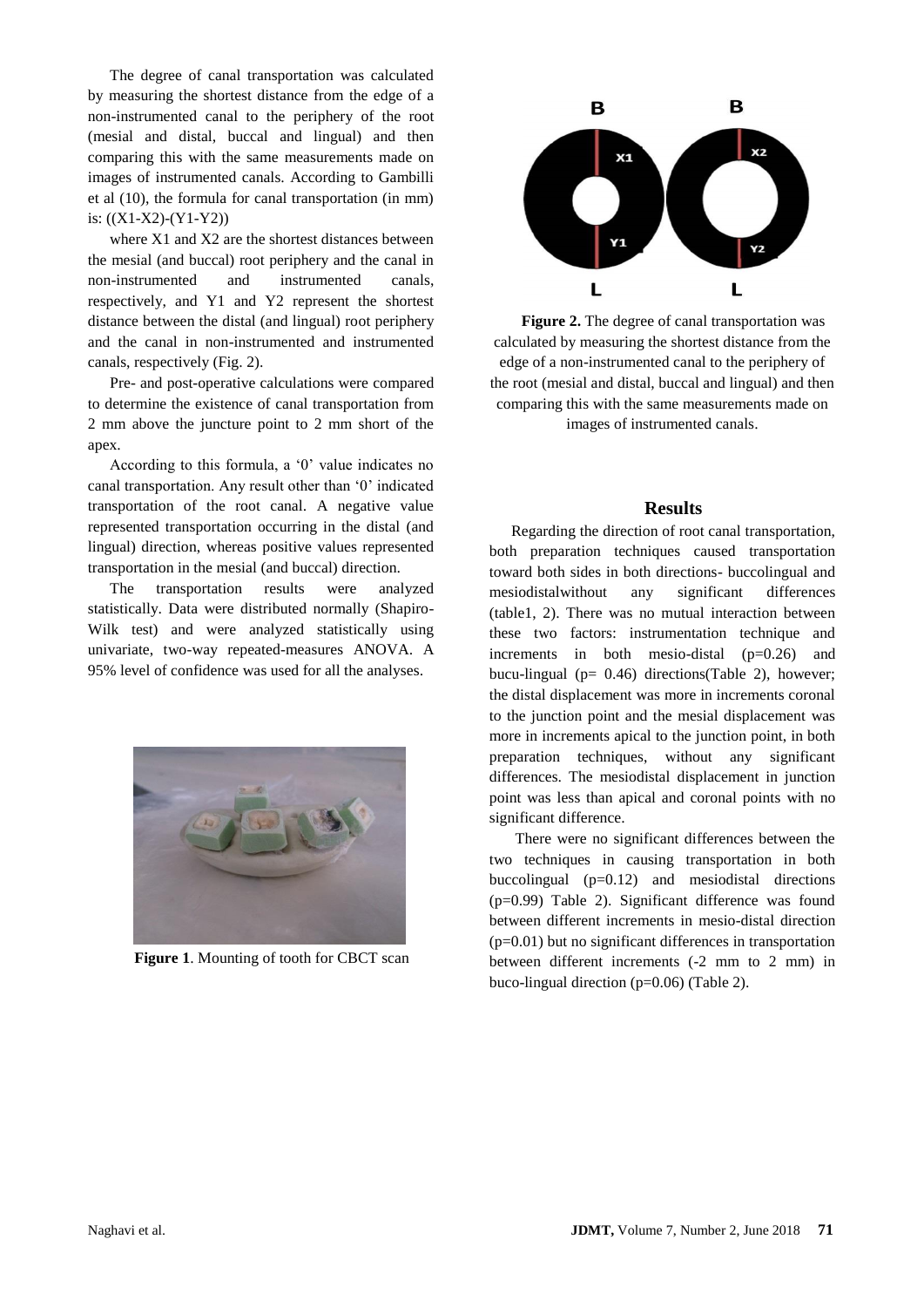| <b>Increments</b>                           | Group          | <b>Bucco-lingual</b> | <b>Mesio-distal</b> |
|---------------------------------------------|----------------|----------------------|---------------------|
| $-2$ mm (2 mm under the junction)           | G1             | $-.14 \pm .35$       | $.07{\pm}.18$       |
|                                             | G <sub>2</sub> | $-.07 \pm .41$       | $.12{\pm} .25$      |
| $-1$ mm $(1 \text{ mm}$ under the junction) | G1             | $-.16 \pm .27$       | $.04 \pm .10$       |
|                                             | G2             | $-0.03 \pm 0.17$     | $.15{\pm}.15$       |
| 0mm (junction)                              | G1             | $-.08 \pm .24$       | $.01 \pm .09$       |
|                                             | G2             | $-.10{\pm}.21$       | $.11 \pm .23$       |
| 1mm (buccal division)                       | G1             | $-.10 \pm .25$       | $-.02 \pm .12$      |
| (1 mm above the junction)                   | G2             | $.07 + .18$          | $-.00 \pm .17$      |
| 1mm (lingual division)                      | G1             | $-0.01 \pm 0.21$     | $-.00 \pm .15$      |
| (1 mm above the junction)                   | G <sub>2</sub> | $.00 \pm .26$        | $-.04 \pm .27$      |
| 2mm (buccal division)                       | G1             | $-.26 \pm .23$       | $-.05 \pm .17$      |
| (2 mm above the junction)                   | G2             | $-.04 \pm .25$       | $-.17 \pm .21$      |
| 2mm (lingual division)                      | G1             | $.07 + .24$          | $-.09 \pm .15$      |
| (2 mm above the junction)                   | G <sub>2</sub> | $.15{\pm}0.40$       | $-.20 \pm .23$      |

**Table 1.** Canal transportation (mm) in bucco-lingual and mesio-distal direction for each preparation technique at each sector of the canal (n=10)

**Table 2.** Effect of different parameter on transportation

| <b>Direction</b>                                                | <b>Bucco-lingual</b> | <b>Mesio-distal</b> |
|-----------------------------------------------------------------|----------------------|---------------------|
| Effect of Instrumentation technique (G1 & G2)                   | $P=0.12$             | $P=0.99$            |
| Effect of increments                                            | $P=0.06$             | $P=0.01$            |
| Interaction between increments and<br>Instrumentation technique | $p=0.469$            | $P=0.26$            |

#### **Discussion**

Root canal transportation is a common mishap during the instrumentation of root canals. Debris and residual microorganisms maybe harboring in the apical third of the root canal because of insufficient cleaning of the root canals and destruction of the root canal integrity. Insufficiently designed access cavities, use of inflexible instruments, instrumentation technique, tip design, insufficient irrigation during mechanical enlargement, degree and radius of a canal curvature, unseen canal curvatures in two-dimensional (2D) radiography, and skill of operator could be the etiology of canal transportation (11). Nazari Moghadam *et al*. [\(12\)](https://www.ncbi.nlm.nih.gov/pmc/articles/PMC5026112/#ref5) emphasizes that apical transportations that are > 0.3 mm can jeopardize the outcome of treatment due to the significant decrease in the sealing ability of root

**72 JDMT,** Volume 7, Number 2, June 2018 Root Canal Transportation

filling material; thus, studies that evaluate apical deviation are important tools to improve clinical practice [\(13\)](https://www.ncbi.nlm.nih.gov/pmc/articles/PMC5026112/#ref22). In the present study, the amount of canal transportation in all of increment was less than 0.3 mm.

Whenever a root contains two canals that join to form one, the lingual/palatal canal generally is the one with direct access to the apex. Vertucci believes that this anatomy is best treated by preparing and obturating this canal to the apex and the buccal canal to the point of juncture. If both canals are enlarged to the apex, an hourglass preparation results; the point where the two canals join is more constricted than the preparation at the apex (2). Filling such a configuration leaves voids in the apical third, favoring treatment failure, particularly if microorganisms or their byproducts remain in the canal (4). No laboratory research article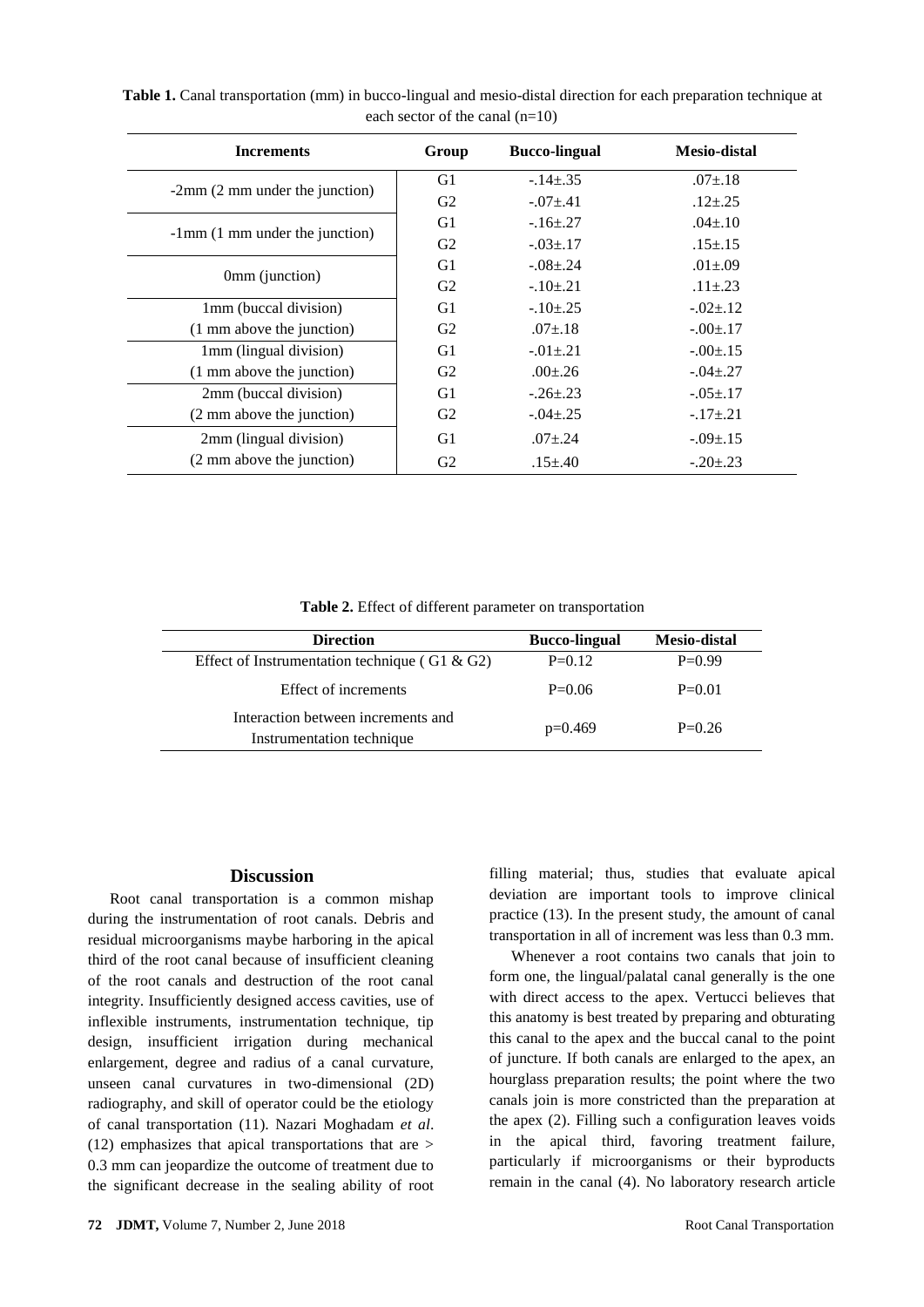is available in relation to the evaluation of the root canal transportation in type II canals in the English literature. In this study there was no significant difference between the two preparation techniques in causing transportation in buccolingual and mesiodistal directions in type II canals, however; the distal displacement was more in increments coronal to the junction point and the mesial displacement was more in increments apical to the junction point, in both preparation techniques. Anti-curvature technique used in this study may cause these differences.

We chose the mesial roots of mandibular molars in this study because the most prevalent type II canals are seen in these roots (2, 4).

In this study stainless steel K-files were used for canal preparation with the step-back technique because file separation can occur when rotary nickel-titanium files traverse the sharp curvature into the common part of the canal (4).

Recently, new methods for evaluating procedural errors after root canal preparation have improved our understanding of which preparation techniques are most efficient. The present research used CBCT that allows quantitative and qualitative evaluations of root canals, revealing their anatomical properties and variations in three dimensions, increasing the success rate of endodontic treatment and the progress of research (9, 14-16).

This study showed that in bucco-lingual direction, instrumentation technique and amount of increment dose not related to each other ( $p = 0.830$ ). Also without considering the instrumentation technique, there were no significant differences in different increment depths (p=0.064). Bucco-lingual displacement only in junction increment was higher in method 2 (both canals were prepared to the WL) with no significant difference (p=0.120). Totally, in both techniques, the lingual displacements were higher than that of buccal, maybe because of consideration of the lingual canals for the main canal that in both technique were instrument up to WL. In mesio-distal direction, instrumentation technique and amount of increment dose not related to each other ( $p = 0.261$ ) and the amount of displacements were decrease from apex to junction and increase from junction to coronal increments in both techniques. In the other hand, the less displacement was seen in junction point. Also the distal displacement was more in increments coronal to the junction point and the mesial displacement was more in increments apical to the junction point, in both preparation techniques that could be related to the anti-curvature method that was used for instrumentation technique in this study. Totally, there were no significant differences between the two techniques in causing transportation in both buccolingual and mesiodistal directions. Unfortunately,

we were unable to find any published reports on transportation of root canals in type II canals to make comparisons.

One of the limitations of the present study was the inability of CBCT to distinguish minor changes in the apical area of the canal and we had to select teeth in which the junction of the canals was at least 4 mm away from the apex so that canal transportation at the junction could be correctly identified, which posed a problem for the selection of samples, resulting in a small sample size in each group. The present study can be considered a pilot study and it is suggested that another study be performed with rotary files and micro-CT technique in type II canals to evaluate the canal transportation, using a bigger sample size. Also we should noticed that this result obtain in canal curvature less than 25°. Maybe in cases with more curvature, the difference will found between two techniques and we suggest that these techniques should be evaluated in greater curvatures.

#### **Conclusion**

According to the methodology used, and on the basis of the results of this study, we concluded that there is no difference between two preparation techniques regarding to canal transportation in both mesiodistal and buccolingual directions.

.

## **References**

- 1. Weine FS, Healey HJ, Gerstein H, Evanson L. Canal configuration in the mesiobuccal root of the maxillary first molar and its endodontic significance. Oral Surg Oral Med Oral Pathol 1969; 28: 419-425.
- 2. Vertucci FJ. Root canal anatomy of the human permanent teeth. Oral Surg Oral Med Oral Pathol 1984; 58: 589-599.
- 3. Gulabivala K, Aung TH, Alavi A, Ng YL. Root and canal morphology of Burmese mandibular molars. Int Endod J 2001; 34: 359-370.
- 4. (4) [Cohen](https://www.google.com/search?tbo=p&tbm=bks&q=inauthor:%22Stephen+Cohen%22&source=gbs_metadata_r&cad=2) S, [Hargreaves](https://www.google.com/search?tbo=p&tbm=bks&q=inauthor:%22Kenneth+M.+Hargreaves%22&source=gbs_metadata_r&cad=2) KM. Pathways of the pulp.9<sup>th</sup> ed Mosby: Washington ; 2006. p. 158.
- 5. Peters OA . Current challenges and concepts in the preparation of root canal systems: a review. J Endod 2004; 30: 559-567.
- 6. Iqbal MK, Maggiore F, Suh B, Edwards KR, Kang J, Kim S . Comparison of apical transportation in